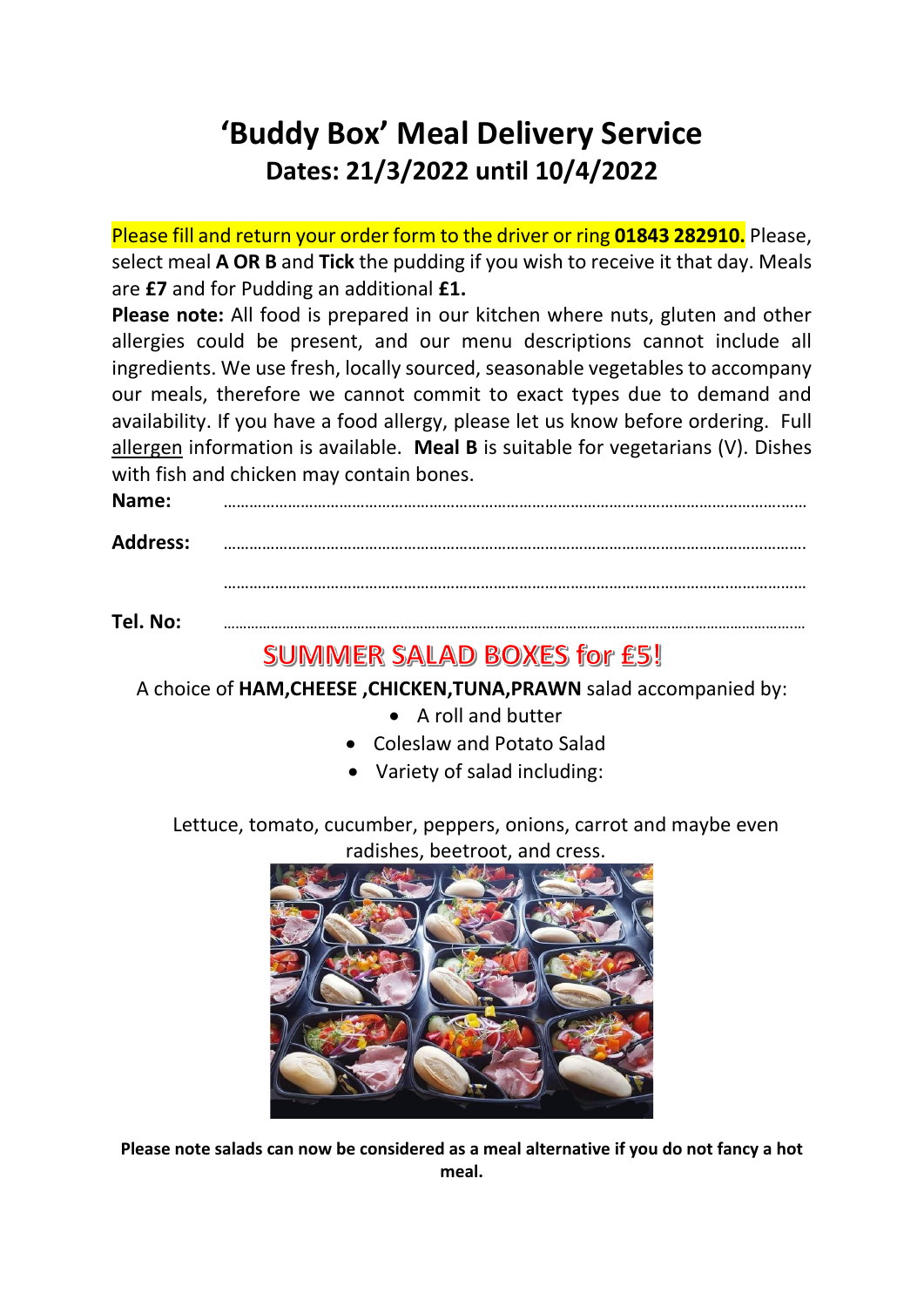|                                                                                        | Meal         | Meal B       | Salad        | Pud | Evening    |
|----------------------------------------------------------------------------------------|--------------|--------------|--------------|-----|------------|
|                                                                                        | $\mathbf{A}$ |              |              |     |            |
| <b>MONDAY 21/3</b>                                                                     | A            | $\mathbf{B}$ | Salad        | Pud | <b>Eve</b> |
| MEAL A. BREAKFAST BRUNCH                                                               |              |              |              |     |            |
| <b>MEAL B VEGGIE BREAKFAST BRUNCH</b>                                                  |              |              |              |     |            |
| RICE PUDDING & STRAWBERRY JAM                                                          |              |              |              |     |            |
| <b>TUESDAY 22/3</b>                                                                    | $\mathbf{A}$ | B            | Salad        | Pud | <b>Eve</b> |
| MEAL A BEEF LASAGNA , GARLIC BREAD & SALAD                                             |              |              |              |     |            |
| MEAL B MED VEG LASAGNA, GARLIC BREAD & SALAD                                           |              |              |              |     |            |
| <b>PUD FRUIT COMPOT GRANOLA &amp; WHIPPED CREAM</b>                                    |              |              |              |     |            |
| <b>WEDNESDAY 23/3</b>                                                                  | $\mathbf{A}$ | $\mathbf{B}$ | Salad        | Pud | <b>Eve</b> |
| MEAL BONELESS PORK CHOP ROASTED NEWS CAULIFLOWER<br><b>&amp; GREEN BEANS</b>           |              |              |              |     |            |
| MEAL B (V) CAULIFLOWER CHEESE ROASTED NEW<br><b>POTATOES CARROTS &amp; GREEN BEANS</b> |              |              |              |     |            |
| PUD PEAR & FRANGIPAN TART & CUSTARD                                                    |              |              |              |     |            |
| THURSDAY 24/3                                                                          | $\Delta$     | $\mathbf{B}$ | Salad        | Pud | <b>Eve</b> |
| MEAL A HAM CHEESE & MUSHROOM QUICHE, SAULTE POTS<br>& BEETROOT SLAW                    |              |              |              |     |            |
| MEAL B (V) CHEESE MUSHROOM & TOMATO QUICHE,<br><b>SAULTE POT &amp; BEETROOT SLAW</b>   |              |              |              |     |            |
| PUD PINEAPPLE UPSIDE DOWN CAKE & CREAM                                                 |              |              |              |     |            |
| <b>FRIDAY 25/3</b>                                                                     | $\Delta$     | $\mathbf{B}$ | Salad        | Pud | <b>Eve</b> |
| MEAL A BATTERED COD CHIPS PEAS LEMON & TAR TARE                                        |              |              |              |     |            |
| MEAL B MED VEG & CHEESE WRAP CHIPS PEAS & SALSA                                        |              |              |              |     |            |
| <b>PUD</b> LEMON POSSET & FRUIT COULLI                                                 |              |              |              |     |            |
| <b>SATURDAY 26/3</b>                                                                   | $\Delta$     | $\mathbf{B}$ | <b>Salad</b> | Pud | <b>Eve</b> |
| MEAL A BREADED CHICKEN THIGH BURGER BBQ BEANS &<br><b>CURLEY FRIES</b>                 |              |              |              |     |            |
|                                                                                        |              |              |              |     |            |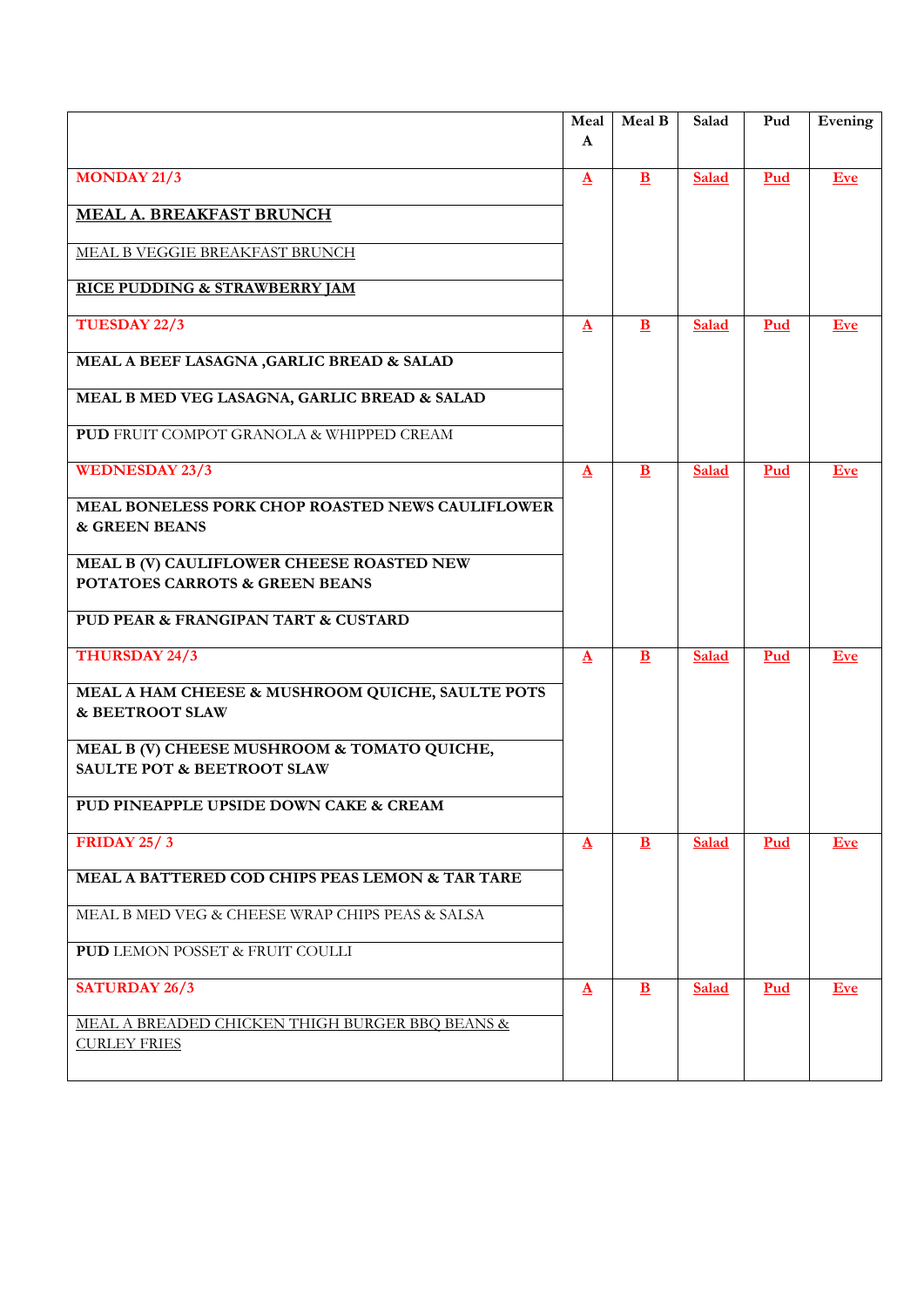| MEAL B (V) VEGGIE CHEESE BURGER BBQ BEANS & CURLEY<br><b>FRIES</b>          |              |              |              |            |            |
|-----------------------------------------------------------------------------|--------------|--------------|--------------|------------|------------|
| <b>PUD CHOCOLATE WHIP</b>                                                   |              |              |              |            |            |
| <b>SUNDAY 27/3</b>                                                          | $\Delta$     | $\mathbf{B}$ | Salad        | Pud        | <b>Eve</b> |
| MEAL A ROAST GAMMON WITH ALL THE TRIMMINGS                                  |              |              |              |            |            |
| MEAL B (V)BROCOLLI & LEEK CRUMBLE WITH ALL THE<br><b>TRIMMINGS</b>          |              |              |              |            |            |
| <b>PUD TRIFFEL</b>                                                          |              |              |              |            |            |
| <b>MONDAY 28/3</b>                                                          | $\mathbf{A}$ | $\bf{B}$     | Salad        | Pud        | Eve        |
| <b>MEAL BREAKFAST BRUNCH</b>                                                |              |              |              |            |            |
| MEAL B (V) VEGGIE BREAKFAST BRUNCH                                          |              |              |              |            |            |
| PUD APPLE CAKE & CUSTARD                                                    |              |              |              |            |            |
| <b>TUESDAY 29/3</b>                                                         | $\Delta$     | $\mathbf{B}$ | <b>SALAD</b> | Pud        | <b>Eve</b> |
| MEAL A FISH CAKE & CHEESE SAUCE, CROQUETTE POTATOES &<br><b>GREEN BEANS</b> |              |              |              |            |            |
|                                                                             |              |              |              |            |            |
| MEAL B (V) MACARONI CHEESE WITH CHEERY TOMS                                 |              |              |              |            |            |
| <b>PUD LEMON &amp; VANILLA CHEESE CAKE</b>                                  |              |              |              |            |            |
| <b>WEDNESDAY 30/3</b>                                                       | $\Delta$     | B            | Salad        | Pud        | Eve        |
| MEAL A STEAK & ALE PUFF PASTRY PIE ROASTED NEWS<br>&CABBAGE & CARROTS       |              |              |              |            |            |
| MEAL B (V) VEG WELLINGTON ROASTED NEW POTATOES CABBAGE &<br><b>CARROTS</b>  |              |              |              |            |            |
| <b>PUD BREAD &amp; BUTTER PUDDING &amp; CUSTARD</b>                         |              |              |              |            |            |
| THURSDAY 31/3                                                               | $\Delta$     | $\mathbf{B}$ | Salad        | Pud        | <b>Eve</b> |
| MEAL A CUMBERLAND SAUSAGE MASH ONION GRAVY & GREEN<br><b>BEANS</b>          |              |              |              |            |            |
| MEAL B (V) VEGGIE SAUSAGE MASH, ONION GRAVY GREEN BEANS                     |              |              |              |            |            |
| <b>PUD POACHED PEARS IN CHOCOLATE SAUCE</b>                                 |              |              |              |            |            |
| <b>FRIDAY 01/4</b>                                                          | $\Delta$     | $\mathbf{B}$ | Salad        | <b>Pud</b> | <b>Eve</b> |
| MEAL A JUMBO FISH FINGERS CHIPS PEAS LEMON &<br><b>TARTARE SAUCE</b>        |              |              |              |            |            |
| MEAL B (V) VEGAN NUGGETS CHIPS PEAS & SALSA                                 |              |              |              |            |            |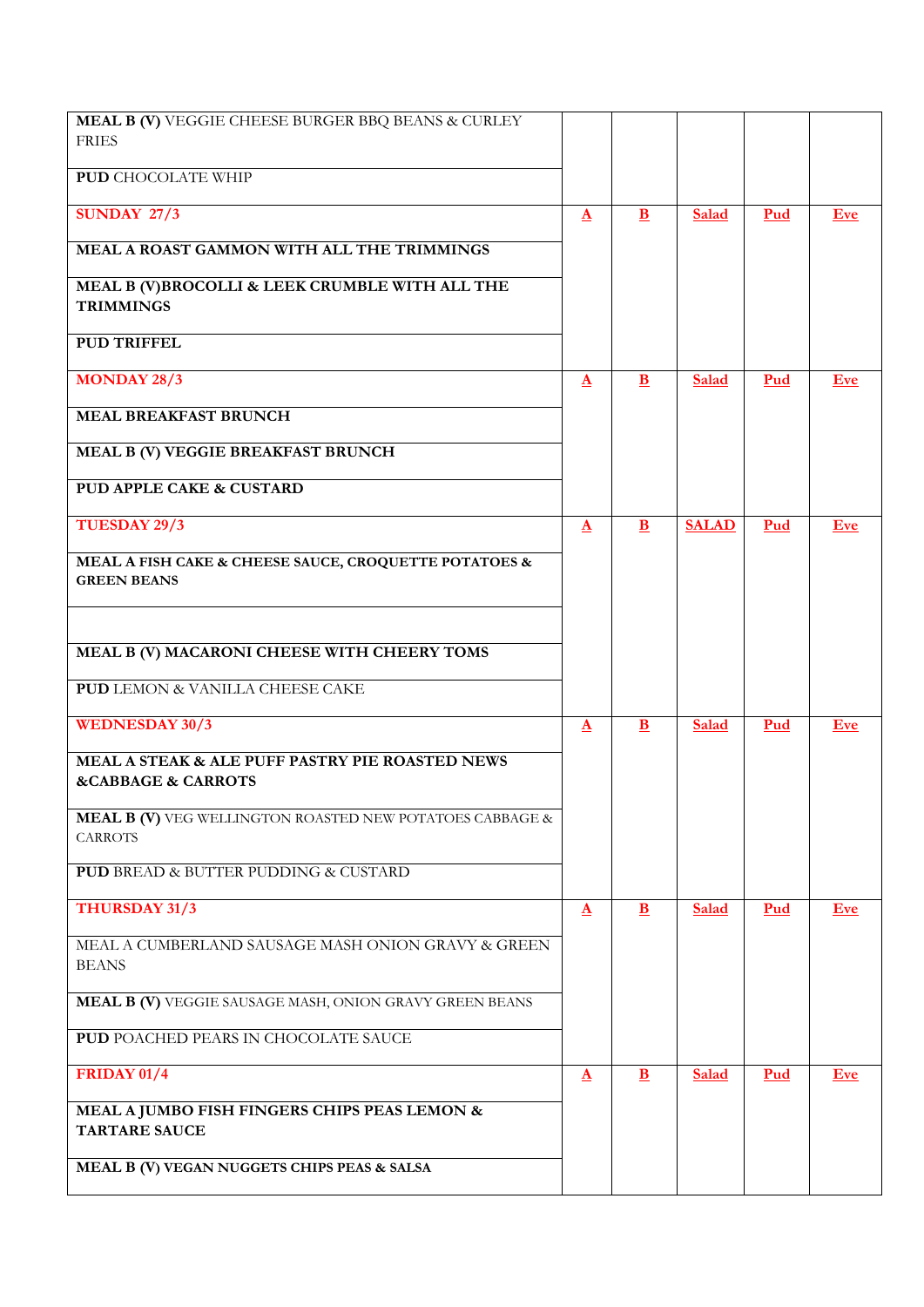| PUD SYURP SPONGE & CUSTARD                                                       |                    |              |              |            |            |
|----------------------------------------------------------------------------------|--------------------|--------------|--------------|------------|------------|
| <b>SATURDAY 02/4</b>                                                             | $\Delta$           | $\mathbf{B}$ | Salad        | <b>Pud</b> | Eve        |
| MEAL A CHICKEN KIEV HERB POTATOES SALAD                                          |                    |              |              |            |            |
| MEAL B (V) CHEESE TOMATO RED ONION PUFFS HERB                                    |                    |              |              |            |            |
| POTATOES BEANS COLESLAW                                                          |                    |              |              |            |            |
| <b>PUD ETON MESS</b>                                                             |                    |              |              |            |            |
| <b>SUNDAY 03/4</b>                                                               | $\mathbf{\Lambda}$ | $\mathbf{B}$ | Salad        | Pud        | <b>Eve</b> |
| MEAL A ROAST LAMB WITH ALL THE TRIMMINGS                                         |                    |              |              |            |            |
| <b>MEAL B (V) NUT ROAST WITH ALL THE TRIMMINGS</b>                               |                    |              |              |            |            |
| <b>PUD CRÈME CARAMEL</b>                                                         |                    |              |              |            |            |
|                                                                                  |                    |              |              |            |            |
| <b>MONDAY 04/4</b>                                                               | $\Delta$           | B            | <b>Salad</b> | Pud        | <b>Eve</b> |
| <b>MEAL A BREAKFAST BRUNCH</b>                                                   |                    |              |              |            |            |
| <b>MEAL B (V) VEGGIE BREKFAST BRUNCH</b>                                         |                    |              |              |            |            |
| <b>PUD FRESH FRUIT SALAD CHANTILLY CREAM</b>                                     |                    |              |              |            |            |
| <b>TUESDAY 05/4</b>                                                              | $\Delta$           | $\mathbf{B}$ | Salad        | Pud        | Eve        |
| MEAL A LIVER & BACON ONION GRAVY MASH & PEAS &<br><b>CARROTS</b>                 |                    |              |              |            |            |
| MEAL B (V) LENTIL & SPINICH LASAGNA SALAD & GARLIC<br><b>BREAD</b>               |                    |              |              |            |            |
| PUD PEAR & APPLE CRUMBLE & CUSTARD                                               |                    |              |              |            |            |
| <b>WEDNESDAY 06/4</b>                                                            | $\Delta$           | B            | Salad        | Pud        | <b>Eve</b> |
| <b>MEAL A ROAST CHICKEN ROASTED NEW POTATOES</b><br><b>CABBAGE &amp; CARROTS</b> |                    |              |              |            |            |
| MEAL B (V) SPANISH OMLETTE ROASTED NEW POTATOES &<br><b>PEAS</b>                 |                    |              |              |            |            |
| <b>PUD ETON MESS</b>                                                             |                    |              |              |            |            |
| THURSDAY 07/4                                                                    | $\Delta$           | $\mathbf{B}$ | Salad        | Pud        | <b>Eve</b> |
| MEAL A JACKET POTATOES & BOLLOGNAISE CHEESE &<br><b>SALAD</b>                    |                    |              |              |            |            |
| MEAL B (V) JACKET POTATOE QUORN BOLOGNAISE CHEESE<br>& SALAD                     |                    |              |              |            |            |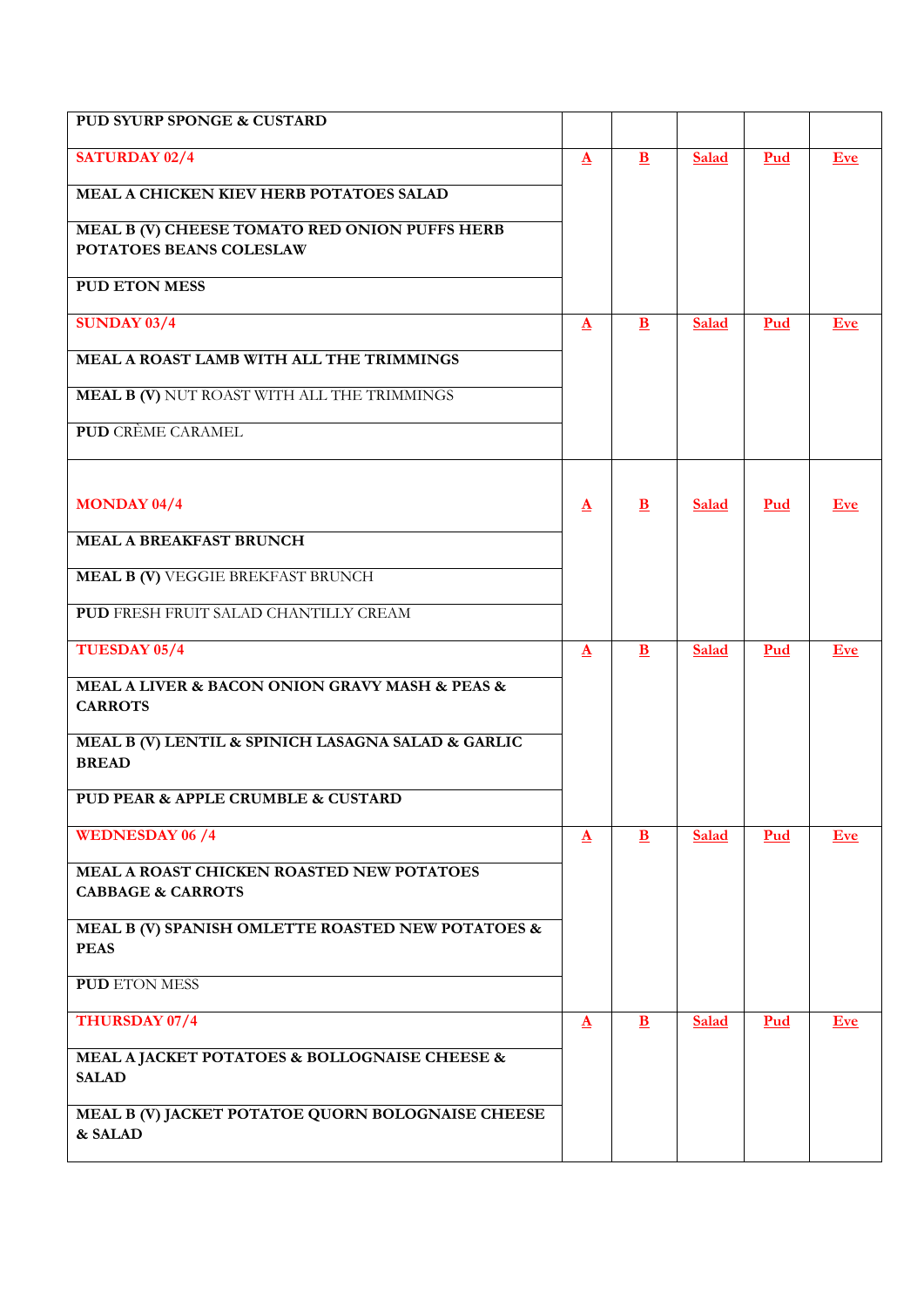| PUD CHOCOLATE SPONGE & CHOCOLATE CUSTARD                 |              |   |              |     |            |
|----------------------------------------------------------|--------------|---|--------------|-----|------------|
| <b>FRIDAY 08/4</b>                                       | $\mathbf{A}$ | B | <b>Salad</b> | Pud | <b>Eve</b> |
| MEAL A SCAMPI, CHIPS, PEAS, LEMON, TARTAR SAUCE          |              |   |              |     |            |
| MEAL B (V) MEDERTRAIEN VEG PUFF PASTRY TART CHIPS & PEAS |              |   |              |     |            |
| PUD CHOCOLATE WHIP                                       |              |   |              |     |            |
| <b>SATURDAY 09/4</b>                                     | $\Delta$     | B | <b>Salad</b> | Pud | <b>Eve</b> |
| <b>MEAL A GAMMON MASH &amp; PICKELS</b>                  |              |   |              |     |            |
| MEAL B (V) CHEESE ONION & POTATO PIE SAULTE              |              |   |              |     |            |
| <b>POTATOES GREEN BEANS</b>                              |              |   |              |     |            |
| <b>PUD APRICOT SPONGE &amp; CREAM</b>                    |              |   |              |     |            |
| <b>SUNDAY 20/MAR</b>                                     | $\Delta$     | B | <b>Salad</b> | Pud | <b>Eve</b> |
| MEAL A ROST BEEF & ALL THE TRIMMINGS                     |              |   |              |     |            |
| <b>MEAL B (V) BROCOLLI BAKE &amp; ALL THE TRIMMINGS</b>  |              |   |              |     |            |
| PUD LEMON & VANILLA CHEESE CAKE                          |              |   |              |     |            |

### **AFTERNOON TEA FOR ONLY £5**

## **Did you know we also do afternoon tea? We deliver at the same time as your hot meal delivery, so you can eat this later!**

### **For just £5 a day we include:**

**Monday:** Corned Beef with Apple Juice and Ham and Mustard crisps.

**Tuesday:** Ham and Cucumber with Orange Juice and Salt and Vinegar crisps.

**Wednesday:** SMOKED SAMON & CREAM CHEESE with Milkshake and Quavers crisps.

**Thursday:** Egg Mayo with Apple Juice and Cheese and Onion crisps.

**Friday:** PRAWN & MARIE ROSE Orange Juice and Sweet Chilli crisps.

**Saturday:** Cheese and Tomato with Milkshake and Lightly Salted crisps.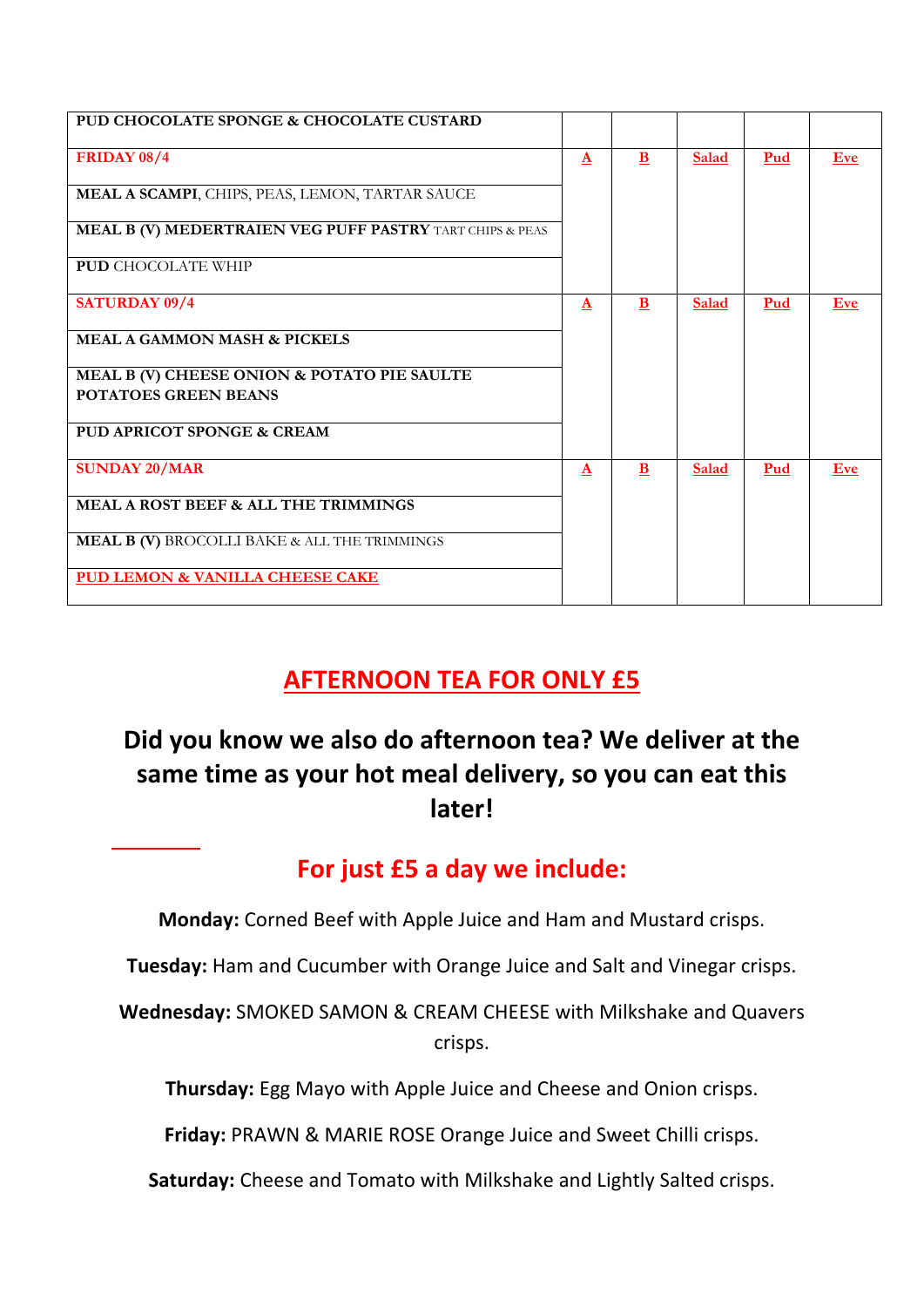**Sunday:** Chicken Mayo with Apple Juice and Ready Salted crisps.

**All Afternoon teas include fresh fruit and cake/biscuits of the day.**

#### **We would like to cater for vegetarians too, so please contact us for alternatives!**

**Those of you who already purchase the afternoon tea will not be affected.**



#### **IMPORTANT NOTICE FOR ALL BUDDY BOX CLIENTS!**

Many of our regular clients may have noticed we have switched onto a new type of buddy box container. Age UK takes health and safety very seriously so felt it was necessary to make the following points.

- The containers **ARE** now microwavable, including the small black dessert ones.
- The containers can **NOT** go into the oven as they melt and are a fire and safety hazard.
- The containers are reusable. (Please return rinsed to the driver)
- They are more secure.

If you feel that you are not hungry just yet and wish to eat a little bit later, please put your food in the fridge and then reheat to a 75-degree temperature later. Our containers are suitable for a microwave, we recommend to re-heat the meal in the microwave. Please do not put our containers in the oven as they will melt. Please only reheat this **once** to avoid any food poisoning.